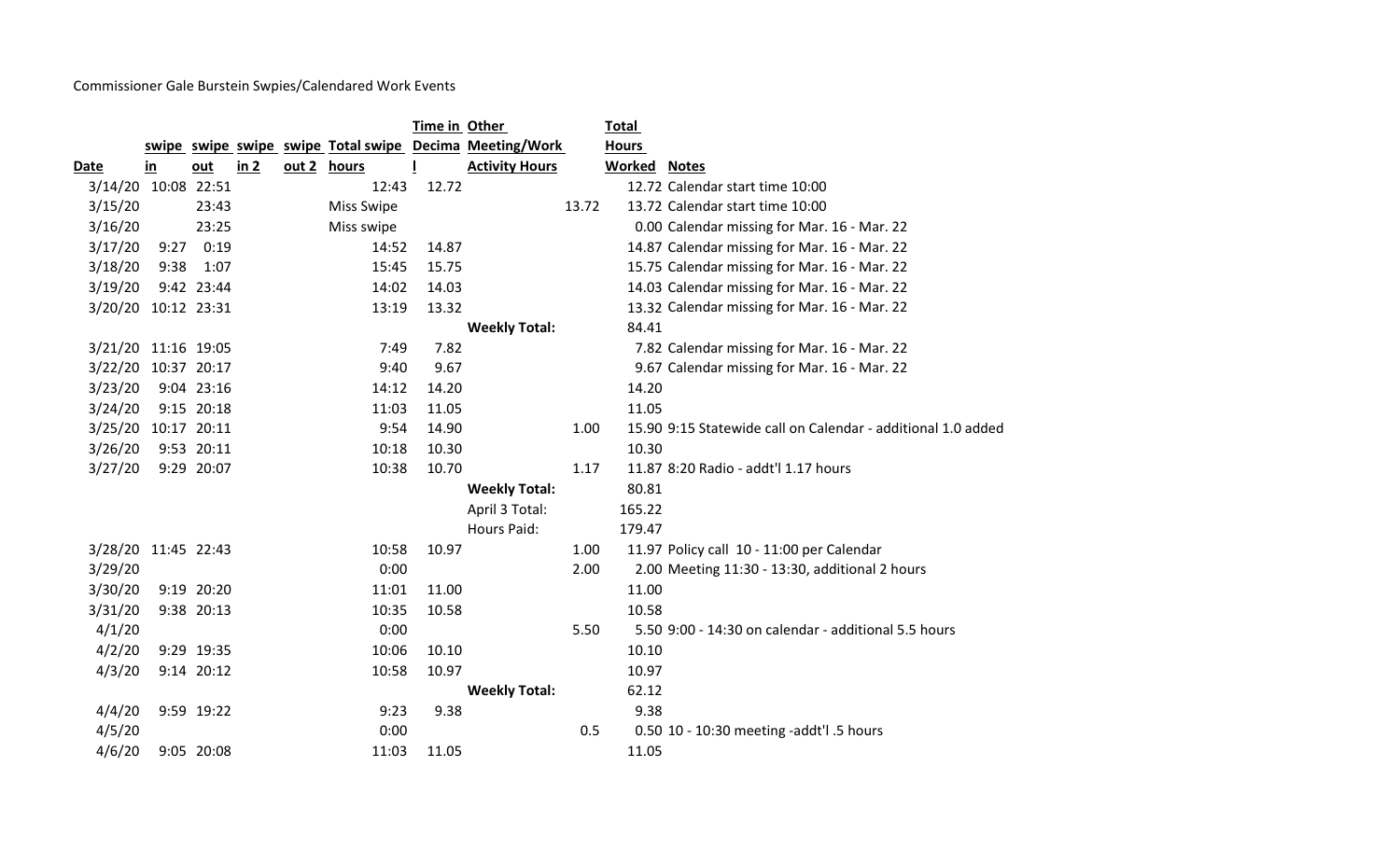| 4/7/20              | 9:25 20:18 | 10:53 | 10.88                |       | 10.88                                                          |          |
|---------------------|------------|-------|----------------------|-------|----------------------------------------------------------------|----------|
| 4/8/20              |            | 0:00  |                      | 10.75 | 10.75 9:15 - 20:00 meetings on calendar additional 10.75 hours |          |
| 4/9/20              | 9:26 20:42 | 11:16 | 11.25                |       | 11.25                                                          |          |
| 4/10/20             | 9:48 18:53 | 9:05  | 9.08                 |       | 9.08                                                           |          |
|                     |            |       | <b>Weekly Total:</b> |       | 62.89                                                          |          |
|                     |            |       | April 17 Total:      |       | 125.01                                                         |          |
|                     |            |       | <b>Hours Paid:</b>   |       | 147.86                                                         |          |
| 4/11/20 11:40 19:36 |            | 7:56  | 7.95                 | 1.67  | 9.62 10:00 Policy call additional 1.67 hours                   |          |
| 4/12/20             |            | 0:00  |                      |       | 0.00                                                           |          |
| 4/13/20             | 9:41 20:31 | 10:50 | 10.83                | 0.25  | 11.08 8:30 - 8:45 radio interview addit'l .25                  |          |
| 4/14/20             | 9:20 20:30 | 11:10 | 11.17                | 1.33  | 12.50 Hours on Action Plan 8:00 - 20:00 addt'l 1.33 hrs.       |          |
| 4/15/20             |            | 0:00  |                      | 7.00  | 7.00 9-16:00 on calendar addt'l 7 hours                        |          |
| 4/16/20             | 9:26 20:21 | 10:55 | 10.92                | 0.25  | 11.17 8:40 - 8:55 97 Rock radio, addt'l .25 hours              |          |
| 4/17/20             | 9:08 20:25 | 11:17 | 11.25                |       | 11.25                                                          |          |
|                     |            |       | <b>Weekly Total:</b> |       | 62.62                                                          |          |
| 4/18/20 10:51 20:10 |            | 9:19  | 9.30                 | 0.75  | 10.05 10:00 call references -addit'l 45 minutes                |          |
| 4/19/20             |            | 0:00  |                      | 3     | 3.00 13:00 - 16:00 on calendar, addt'l 3 hours                 |          |
| 4/20/20             | 9:01 20:41 | 11:40 | 11.67                |       | 11.67                                                          |          |
| 4/21/20             | 9:31 20:54 | 11:23 | 11.38                |       | 11.38                                                          |          |
| 4/22/20             |            | 0:00  |                      | 9.25  | 9.25 9:15 to 18:30 on calendar, addt'l 9.25 hours              |          |
| 4/23/20             | 9:33 20:23 | 10:50 | 10.83                |       | 10.83                                                          |          |
| 4/24/20             | 9:23 20:09 | 10:46 | 10.75                |       | 10.75 Phone call 9 to 9:30 - no addt'l time added              |          |
|                     |            |       | <b>Weekly Total:</b> |       | 66.93                                                          |          |
|                     |            |       | May 1 Total:         |       | 129.55                                                         |          |
|                     |            |       | <b>Hours Paid:</b>   |       | 185.74                                                         |          |
| 4/25/20 10:32 18:45 |            | 8:13  | 8.25                 |       | 8.25                                                           |          |
| 4/26/20             |            | 0:00  |                      |       | 0.00                                                           |          |
| 4/27/20             | 9:12 19:14 | 10:02 | 10.03                |       | 10.03                                                          |          |
| 4/28/20             | 9:25 20:18 | 10:53 | 10.89                |       | 10.89                                                          |          |
| 4/29/20             |            | 0:00  |                      | 9.25  | 9.25 9:15 - 18:30 on calendar, addt'l 9.25 hours               | calendar |
| 4/30/20             | 9:10 20:20 | 11:10 | 11.17                |       | 11.17                                                          |          |
| 5/1/20              | 9:24 20:16 | 10:52 | 10.87                |       | 10.87                                                          |          |
|                     |            |       | <b>Weekly Total:</b> |       | 60.46                                                          |          |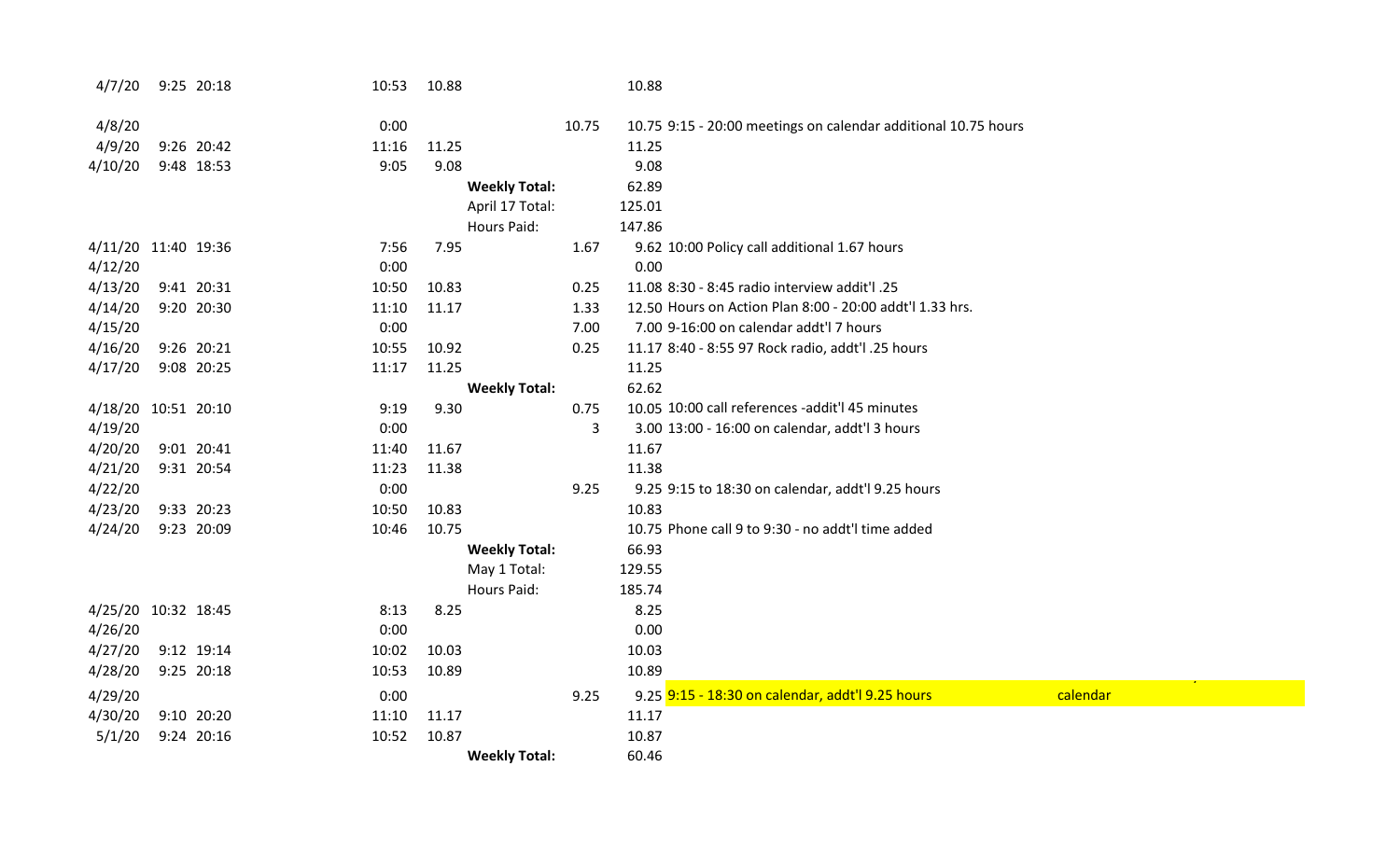| 5/2/20              | 8:58 18:22 | 9:24  | 9.40                 |      | 9.40                                                        |
|---------------------|------------|-------|----------------------|------|-------------------------------------------------------------|
| 5/3/20              |            | 0:00  |                      |      | 0.00                                                        |
| 5/4/20              | 9:09 20:14 | 11:05 | 11.08                |      | 11.08                                                       |
| 5/5/20              | 9:15 20:20 | 11:05 | 11.08                | 0.25 | 11.33 9 am call on calendar, .25 hours added                |
| 5/6/20              |            | 0:00  |                      | 8.25 | 8.25 9:15 - 17:30 on calendar, 8.25 hours added             |
| 5/7/20              | 9:27 20:22 | 10:55 | 10.92                |      | 10.92                                                       |
| 5/8/20              | 9:09 18:37 | 9:28  | 9.50                 |      | 9.50                                                        |
|                     |            |       | <b>Weekly Total:</b> |      | 60.48                                                       |
|                     |            |       | May 15 Total:        |      | 120.94                                                      |
|                     |            |       | <b>Hours Paid:</b>   |      | 151.55                                                      |
| 5/9/20 10:21 20:11  |            | 9:50  | 9.83                 |      | 9.83                                                        |
| 5/10/20             |            | 0:00  |                      | 0.50 | 0.50 17:00 - 17:30 Oper briefing on calendar, .5 hour added |
| 5/11/20             | 9:00 19:46 | 10:46 | 10.75                |      | 10.75                                                       |
| 5/12/20             | 7:45 20:44 | 12:59 | 13.00                |      | 13.00                                                       |
| 5/13/20             |            | 0:00  |                      | 9.25 | 9.25 9:15 - 18:30 on calendar, 9.25 hours added             |
| 5/14/20             | 8:53 19:51 | 10:58 | 11.00                |      | 11.00                                                       |
| 5/15/20             | 9:45 18:36 | 8:51  | 8.50                 | 1.00 | 9.50 7:30 - 8:30 call on calendar, 1 hour added             |
|                     |            |       | <b>Weekly Total:</b> |      | 63.83                                                       |
| 5/16/20 10:33 18:32 |            | 7:59  | 8.00                 |      | 8.00                                                        |
| 5/17/20             |            | 0:00  |                      | 1.50 | 1.50 17:00 - 18:30 on calendar, 1.5 hours added             |
| 5/18/20             | 9:06 20:05 | 10:59 | 11.00                | 0.50 | 11.50 8:30 - 9 on calendar, .5 hour added                   |
| 5/19/20             | 9:22 20:26 | 11:04 | 11.00                | 0.50 | 11.50 8:30 - 9 on calendar, .5 hour added                   |
| 5/20/20             |            | 0:00  |                      | 9.25 | 9.25 9:15 - 18:30 on calendar, 9.25 hours added             |
| 5/21/20             | 8:47 19:48 | 11:01 | 11.00                | 1.00 | 12.00 7:30 - 8:30 meetings on calendar, 1 hour added        |
| 5/22/20             | 9:30 19:46 | 10:16 | 10.25                |      | 10.25                                                       |
|                     |            |       | <b>Weekly Total:</b> |      | 64.00                                                       |
|                     |            |       | May 29 Total:        |      | 127.83                                                      |
|                     |            |       | <b>Hours Paid:</b>   |      | 170.55                                                      |
| 5/23/20 11:57 18:51 |            | 6:54  | 6.90                 |      | 6.90 18:30 - 19:00 dinner on calendar, 20 minutes on clock  |
| 5/24/20             |            | 0:00  |                      | 1.50 | 1.50 17:00 - 18:30 on calendar, 1.5 hours added             |
| 5/25/20             |            | 0:00  |                      | 1.50 | 1.50 17:00 - 18:30 on calendar, 1.5 hours added             |
| 5/26/20             | 9:18 20:02 | 10:44 | 10.75                |      | 10.75                                                       |
| 5/27/20             |            | 0:00  |                      | 9.25 | 9.25 9:15 - 18:30 on calendar, 9.25 hours added             |
| 5/28/20             | 9:24 20:10 | 10:46 | 10.75                |      | 10.75                                                       |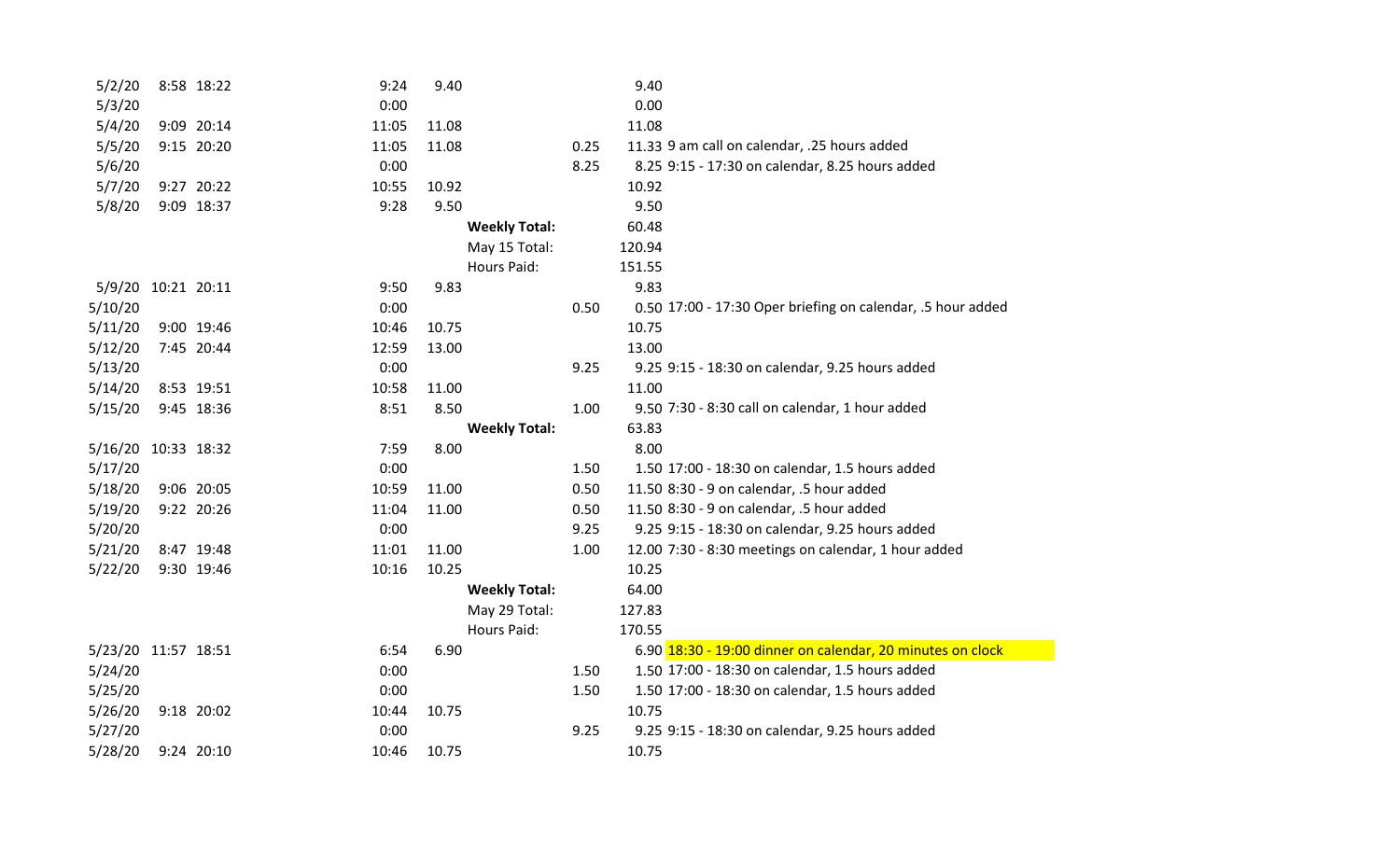| 5/29/20            |             | 9:16 18:44 | 9:28                | 9.50  |                      |      | 9.50 half hour at end of day for travel on calendar?        |
|--------------------|-------------|------------|---------------------|-------|----------------------|------|-------------------------------------------------------------|
|                    |             |            |                     |       | <b>Weekly Total:</b> |      | 50.15                                                       |
| 5/30/20            | 11:17 17:59 |            | 6:42                | 6.70  |                      |      | 6.70                                                        |
| 5/31/20            |             |            | 0:00                |       |                      | 5.5  | 5.50 13:00 - 18:30 on calendar, 5.5 hours added             |
| 6/1/20             |             | 9:36 19:17 | 9:41                | 9.68  |                      |      | 9.68                                                        |
| 6/2/20             |             | 9:23 19:36 | 10:13               | 10.22 |                      |      | 10.22                                                       |
| 6/3/20             |             |            | 0:00                |       |                      | 9.25 | 9.25 9:15 - 18:30 on calendar, 9.25 hours added             |
| 6/4/20             |             | 9:25 19:38 | 10:13               | 10.22 |                      |      | 10.22                                                       |
| 6/5/20             | 9:17        |            | <b>Missed Swipe</b> |       |                      | 9.22 | 9.22 10 - 18:30 on calendar, 9.22 hours added               |
|                    |             |            |                     |       | <b>Weekly Total:</b> |      | 60.79                                                       |
|                    |             |            |                     |       | June 12 Total:       |      | 110.94                                                      |
|                    |             |            |                     |       | <b>Hours Paid:</b>   |      | 156.12                                                      |
|                    |             |            |                     |       |                      |      | worked until 18:30 according to calendar, addt'l 40 minutes |
| 6/6/20 10:53 17:49 |             |            | 6:56                | 7.00  |                      | 0.67 | 7.67 added                                                  |
| 6/7/20             |             |            | 0:00                |       |                      | 1.50 | 1.50 17:00 - 18:30 on calendar, 1.5 hours added             |
| 6/8/20             |             | 9:14 19:45 | 10:31               | 10.50 |                      |      | 10.50                                                       |
| 6/9/20             |             | 9:56 17:28 | 7:32                | 7.50  |                      | 0.50 | 8.00 Phone call 9-9:30 on caendar, .5 hour added            |
|                    |             |            |                     |       |                      |      | Meeting start @ 9 also 17:00 - 18:30 on calendar, 2.0 hours |
| 6/10/20            |             | 9:31 14:06 | 4:35                | 4.50  |                      | 2.00 | 6.50 added                                                  |
| 6/11/20            |             | 9:20 19:27 | 10:07               | 10.25 |                      |      | 10.25                                                       |
| 6/12/20            |             | 9:18 18:22 | 9:04                | 9.00  |                      |      | 9.00                                                        |
|                    |             |            |                     |       | <b>Weekly Total:</b> |      | 53.42                                                       |
| 6/13/20            |             |            | 0:00                |       |                      | 2.00 | 2.00 16:30 - 18:30 on calendar, 2.0 hours added             |
| 6/14/20            |             |            | 0:00                |       |                      | 1.50 | 1.50 17:00 - 18:30 on calendar, 1.5 hours added             |
| 6/15/20            |             | 9:15 19:15 | 10:00               | 10.00 |                      |      | 10.00                                                       |
| 6/16/20            |             | 9:25 18:13 | 8:48                | 8.75  |                      |      | 8.75                                                        |
| 6/17/20            |             | 9:10 19:59 | 10:49               | 10.75 |                      |      | 10.75                                                       |
| 6/18/20            |             | 9:35 19:34 | 9:59                | 10.00 |                      |      | 10.00                                                       |
| 6/19/20            |             | 9:31 18:38 | 9:07                | 9.25  |                      |      | 9.25                                                        |
|                    |             |            |                     |       | <b>Weekly Total:</b> |      | 52.25                                                       |
|                    |             |            |                     |       | June 26 Total:       |      | 105.67                                                      |
|                    |             |            |                     |       | Hours Paid:          |      | 122.4                                                       |
| 6/20/20            |             |            | 0:00                |       |                      | 8.00 | 8.00 10:30 - 18:30 on calendar, 8 hours added               |